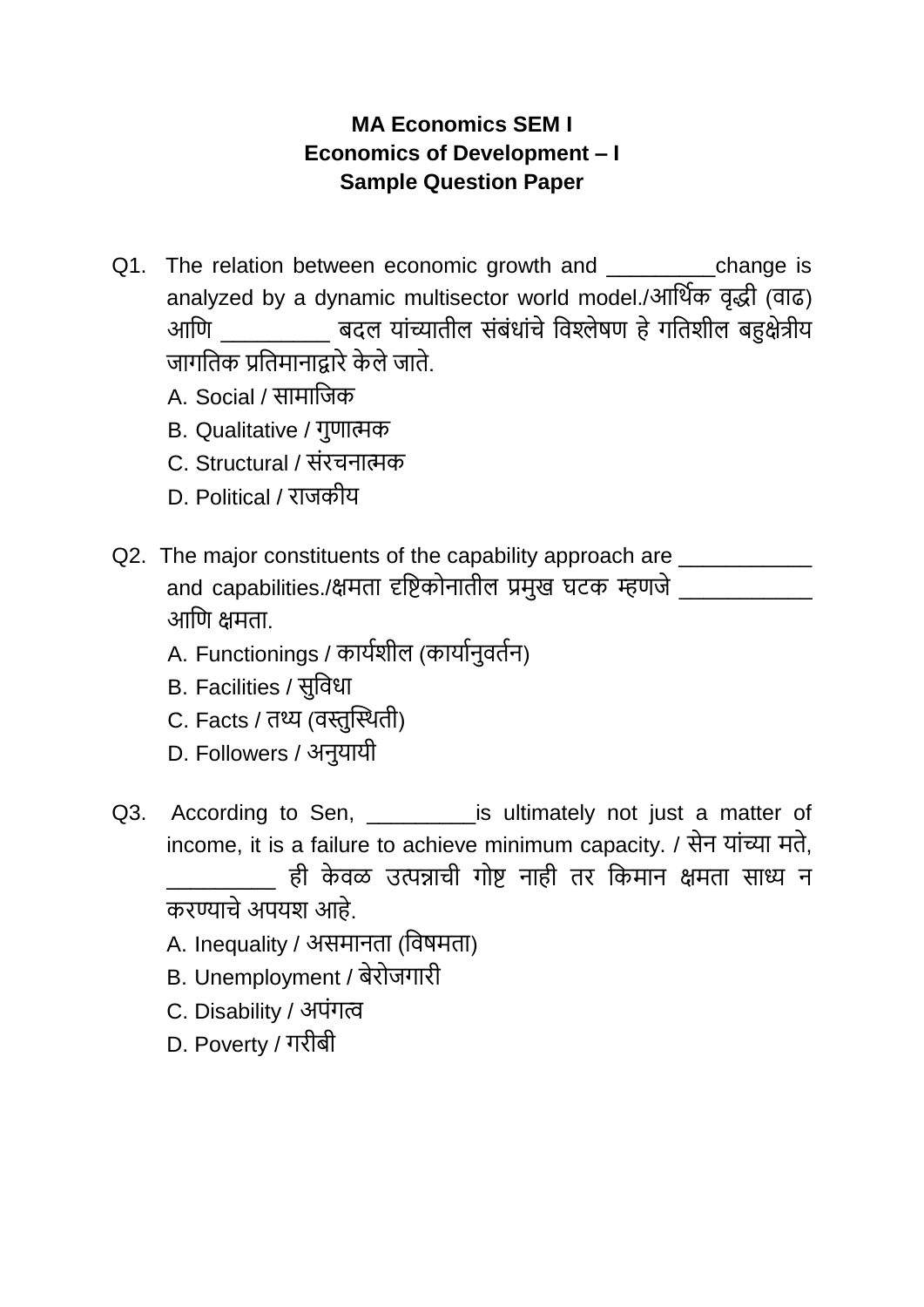- Q4. -------- is the assumption of Solow model. / ---------- हे सोलो प्रतिमानाचे गृहीत आहे.
	- A. Prices are constant / किंमती स्थिर आहेत
	- B. Wages are constant / वेतन स्थिर असते
	- C. Prices and wages are constant / किंमती आणि वेतन दोन्ही स्थिर असतात.
	- D. Prices and wages are flexible / किंमती आणि वेतन दोन्हि लवचिक असतात
- Q5. In the 1960s and 1970s --------- rapidly converged with developed economies / 1960 आणि 1970 च्या दशकात --------- वेगाने विकसित अर्थव्यवस्थांमध्ये रुपांतर झाले.
	- A. The East Asian Tigers / पूर्व आशियाई वाघ यांचे
	- B. The East Afican countries / पूर्व आफ्रिकन देशांचे
	- C. The East North Countries / पूर्व उत्तर देशांचे
	- D. The West Asian Tigers / पश्चिम आशियाई वाघ यांचे
- Q6. Which among the following is not the type of convergence? / खालीलपैकी कोणता अभिसरणाचा प्रकार नाही?
	- A. Absolute convergence / निरपेक्ष अभिसरण
	- B. Relative convergence / सापेक्ष अभिसरण
	- C. Conditional convergence / सशर्त अभिसरण
	- D. Club convergence / क्लब अभिसरण
- Q7. Which activity is not eligible for taking loan from Rural Infrastructure Development Fund? / ग्रामीण पायाभूत सुविधा विकास निधीतून कोणते उपक्रम कर्ज घेण्यास पात्र नाही?
	- A. Soil Conservation / मृदा संवर्धन
	- B. Flood protection / पूर संरक्षण
	- C. Land purchasing /र्मीन खरेदी
	- D. Drainage / ड्रेनेर्